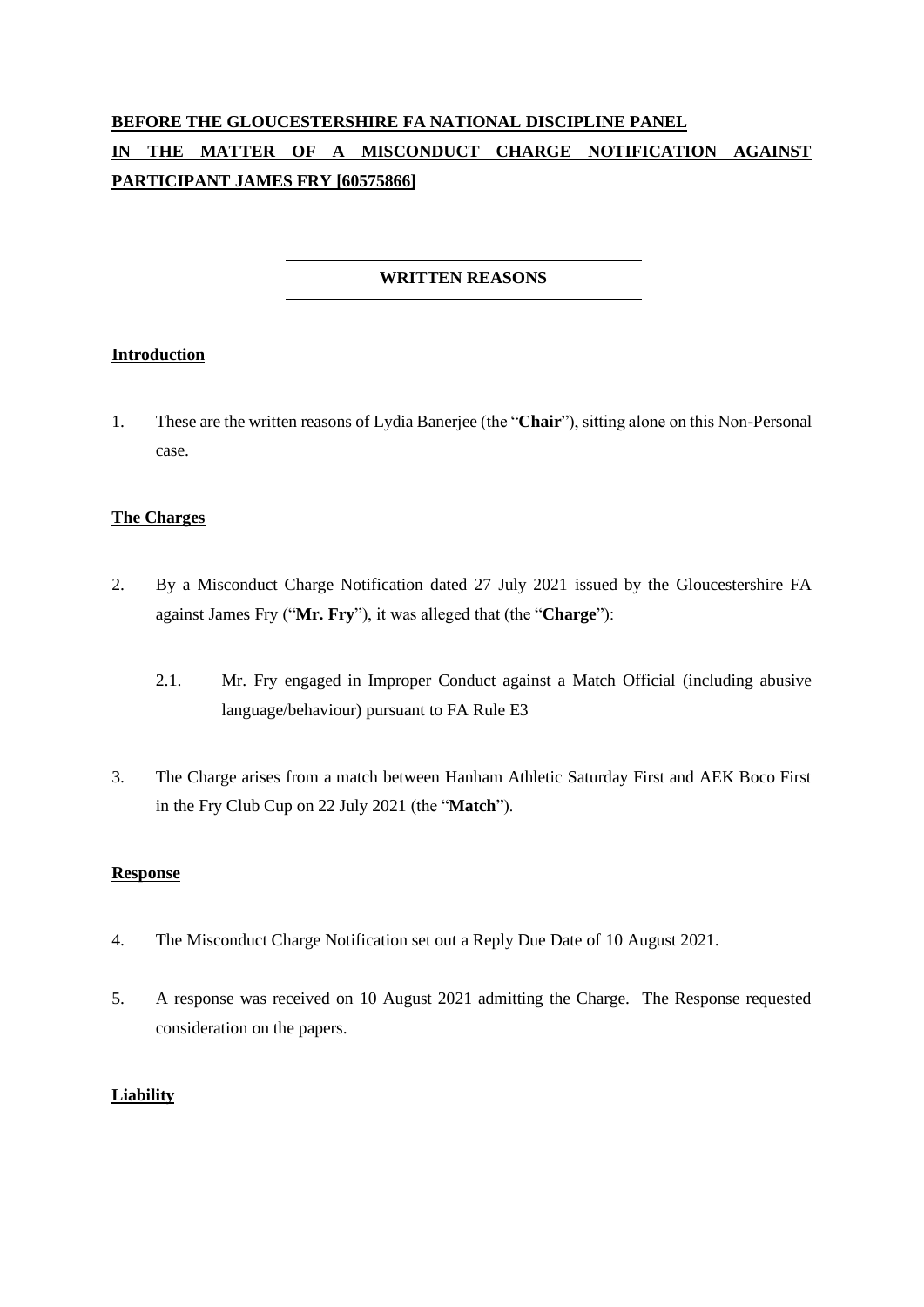- 6. For the issue of liability, the applicable standard of proof is the balance of probabilities; i.e. is it more likely than not that the Charge as alleged is proven to have taken place?
- 7. The Charge is admitted and made out from the details supplied by the Match Referee.

#### **Sanction**

- 8. I have had regard to the County FA Disciplinary Sanctions Guidelines, in force for the 2021/2022 season (**"the Guidelines"**).
- 9. The relevant sanction is a suspension from specified football activities for a period of up to 6 matches which may include a ground/venue ban and a fine of up to £70 fine.
- 10. I take into account the circumstances and seriousness of the incident in deciding whether to depart from the Guidelines. In so doing, I consider the following relevant aggravating and mitigating factors.
- 11. In terms of aggravating factors:
	- a. Mr. Fry targeted the Match Referee;
	- b. Mr. Fry repeated abusive and/or insulting words towards the Match Referee, including referring to him as a '*prick'*; and
	- c. Mr. Fry has a number of previous proven charges for dissent or adopting an aggressive attitude.
- 12. In terms of mitigating factors, Mr. Fry admitted the Charge.
- 13. Overall, I consider a fine of £70 to be appropriate along with a ban from playing football for 6 matches. Mr. Fry has demonstrated aggressive behaviour over a number of seasons and that combined with his conduct on this occasion justifies applying the top end of the range to this conduct.

### **Outcome**

14. For the reasons set out above: